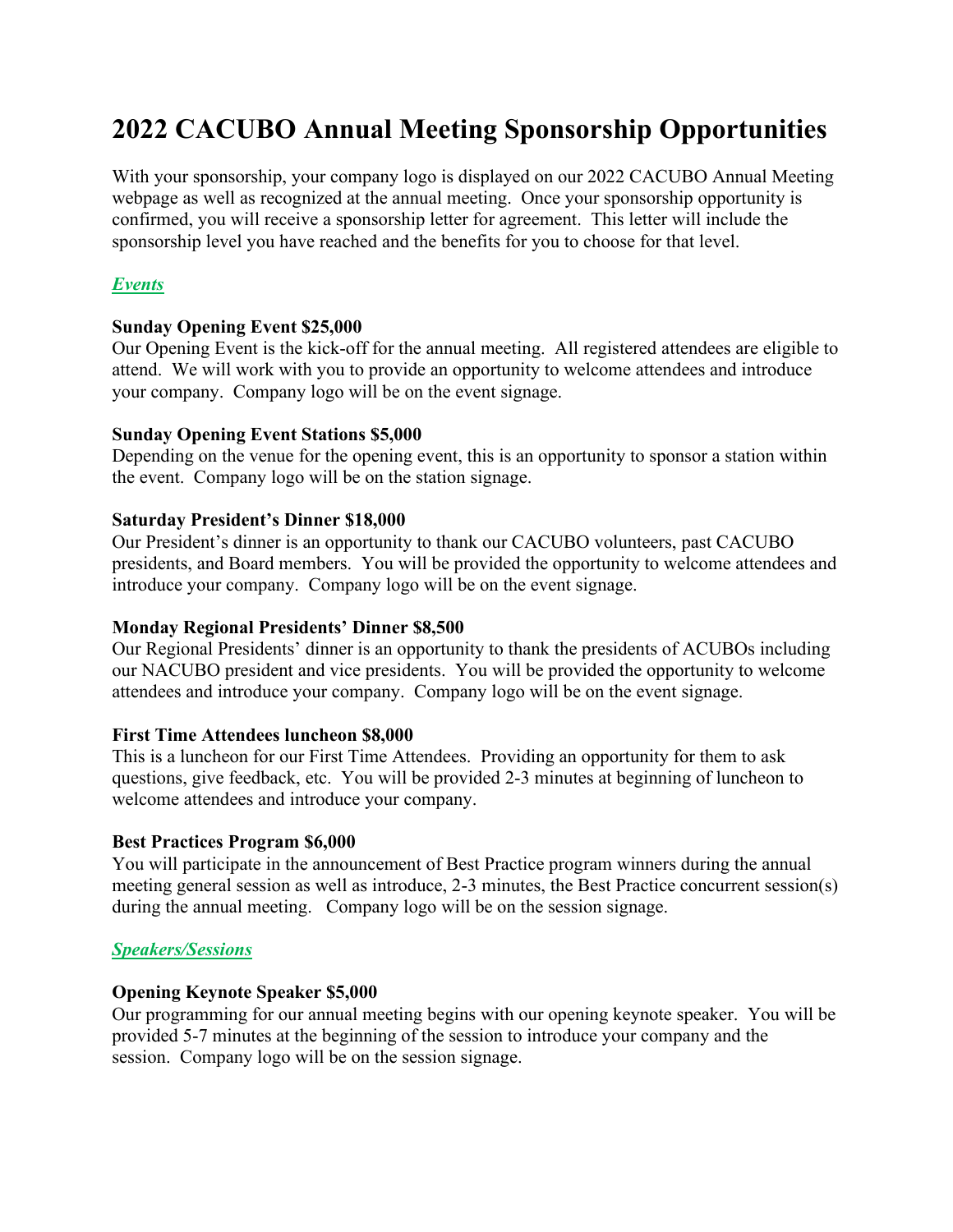#### **Keynote Speaker \$5,000**

This is an opportunity to sponsor a keynote speaker for our annual meeting. You will be provided 2-3 minutes at the beginning of the session to introduce your company and the session. Company logo will be on the session signage.

#### **Showcase, 50 min. session, \$5,000**

Takes place during concurrent session times. It is an opportunity to showcase your company and how you can benefit our members - new service, new product, story of how you have benefited other campuses. We request that it not be a sales pitch.

## **Mini-showcase, 15-20 min., \$2,500**

Takes place during exhibit hall hours. It is an opportunity to showcase your company and how you can benefit our members - new service, new product, story of how you have benefited other campuses. We request that it not be a sales pitch.

## **Concurrent session introduction \$2,000**

For concurrent sessions that do not have a business partner, this is an opportunity to sponsor the session. You will be provided 2-3 minutes at the beginning of the session to introduce your company and the session. Company logo will be on the session signage.

## *Meals/breaks*

#### **Beverage Station – All Breaks \$5,000**

In addition to your sponsorship recognition on the CACUBO Annual Meeting webpage and at the annual meeting, your company logo is displayed on station signage.

#### **Lunch \$5,000**

In addition to your sponsorship recognition on the CACUBO Annual Meeting webpage and at the annual meeting, your company logo is displayed on lunch table signage.

#### **Breakfast \$5,000**

In addition to your sponsorship recognition on the CACUBO Annual Meeting webpage and at the annual meeting, your company logo is displayed on breakfast table signage.

#### **Break \$3,000**

In addition to your sponsorship recognition on the CACUBO Annual Meeting webpage and at the annual meeting, your company logo is displayed on break time signage.

#### *Attendee services/items*

#### **WiFi For Meeting Space and Exhibit Hall \$10,000**

Provides complimentary WiFi to our attendees in the meeting space and the exhibit hall. Company logo will be listed with service.